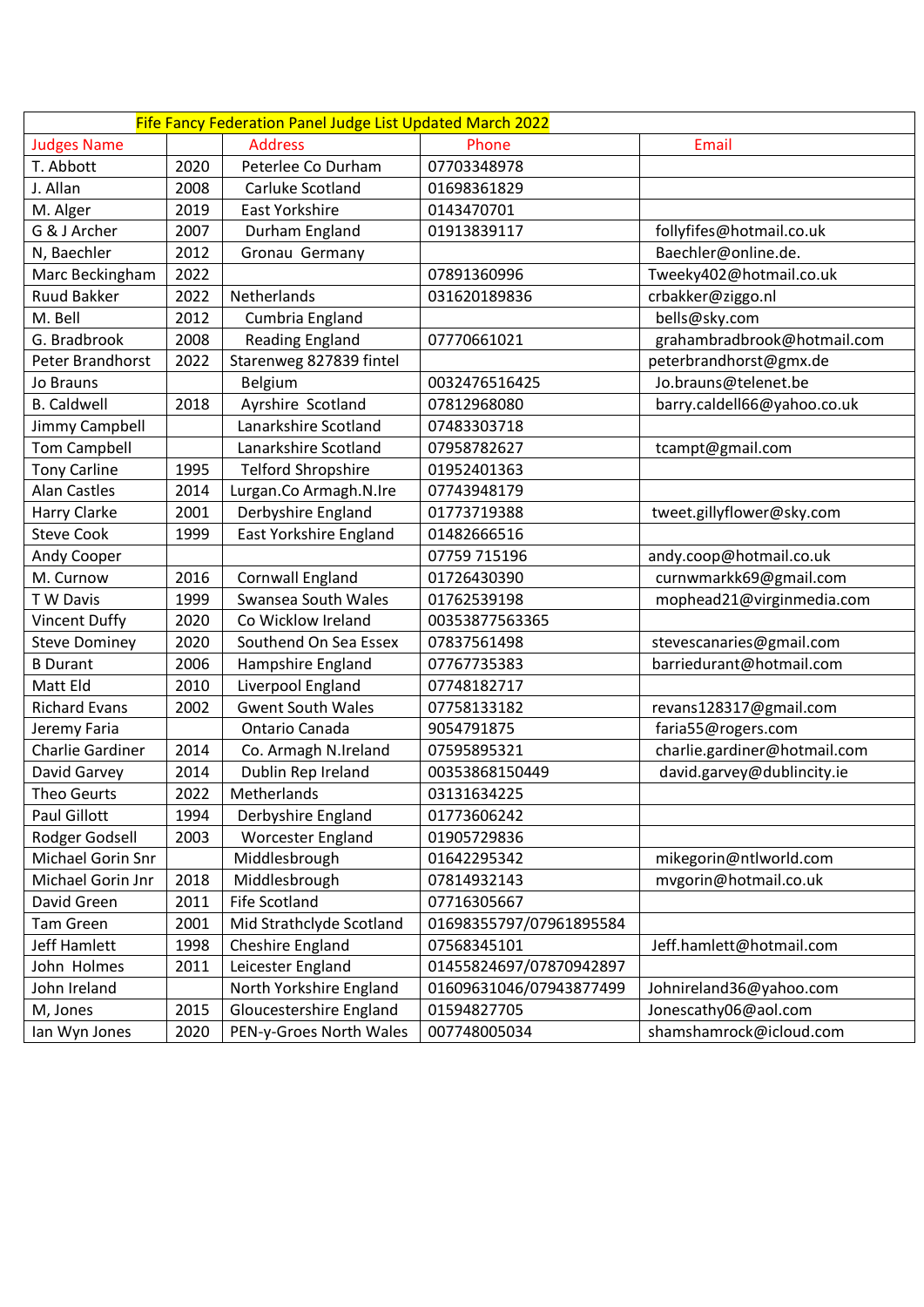| T. Keirle             | 2013 | Somerset England             | 01823444241             | Damac9@aol.com                        |
|-----------------------|------|------------------------------|-------------------------|---------------------------------------|
| T. Kelly              |      | <b>Holmfirth England</b>     | 01484662873             | terry@fifecanaries.com                |
| Richard               | 2017 | Willingham England           | 01954261707             | richardsfeathers@yahoo.co.uk          |
| Knowles               |      |                              |                         |                                       |
| <b>Brian Leggett</b>  | 2012 | <b>Essex England</b>         | 0178747255 /07484875978 | Brianleggett6@gmail.com               |
| M.Limrick             | 1998 | <b>Worcester England</b>     | 07768282617             | martininstructor@hotmail,com          |
| David Lumsden         |      | Kirkcaldy Fife Scotland      |                         | lumsdendave@hotmail.com               |
| M Lumsden             | 2020 | Kirkcaldy Fife Scotland      | 0771785845              |                                       |
| Roy Lynas             |      | Bangor Co Down               | 07904017684             | Klynas47@googlemail.com               |
| Denis Lynch           | 2016 | Cork Rep Ireland             | 00353872262685          | denislynch@hotmail.com                |
| M. Major              |      | Northants England            | 01933624497/07966486152 | Michaelmajor07@aol.com                |
| P. Major              |      | Northants England            | 01933389827             | Patrickmajor53@gmail.com              |
| William McKay         |      | West Lothian Scotland        | 01501741569             |                                       |
| Andy McEwan           |      | Lanarkshire Scotland         | 01698381608/07713485598 |                                       |
| <b>Barry McGuire</b>  | 2019 | Shropshire England           | 07484879813             | Mcguirebarry63@gmail.com              |
| <b>Chris Mitchell</b> | 2021 | <b>Berkshire</b>             | 07846361110             | glosterpop@btinternet.com             |
| <b>Wayne Morton</b>   | 2015 | Northants England            | 01604820280/07856741798 | Wayne.morton64@outlook.com            |
| G Murdie              | 2009 | Lanarkshire Scotland         | 07949593783             | gmurdie66@gmail.com                   |
| Jim Murray            | 2004 | Lesmahagow Scotland          | 01555892900             |                                       |
| John Oram             |      | Northants England            | 015367411519            |                                       |
| Kevin Peck            | 2014 | Suffolk England              | 07847098664             | kevinpeck@hotmail.com                 |
| D. Pelgrims           |      | Putte Belgium                | 15241401                | Dirkpilgrims21@gmail.com              |
| G Pepper              | 2019 | <b>Staffordshire England</b> | 07375 867412            | pedipep@btinternet.com                |
| J. Piper              | 2002 | Neath South Wales            | 01639767616             |                                       |
| <b>Ricky Quick</b>    | 2022 |                              | 07415117330             | Richardquick65@gmail.com              |
| <b>Keith Roberts</b>  | 2004 | Swansea South Wales          | 01792541024             | Keithroberts63@msn.com                |
| S. Roberts            | 2009 | Swansea South Wales          | 01729541024             | Sroberts.bordercanaries@hotmail.co.uk |
| L. Robson             |      | Cumbria England              | 01697747333             |                                       |
| <b>Brian Russell</b>  | 2018 | East Yorkshire England       | 07757550314             | Bri221957@yahoo.co.uk                 |
| F. Sanderson          |      | North Lincs England          | 01652632750             |                                       |
| D. Shelbourne         |      | North Wales                  | 07879864472             | dafdyddshelbourne@gmail.com           |
| Chris Smith           | 1999 | Middlesex England            | 07514042783             | Chrissmith4567@gmail.com              |
| M.Smith               | 2014 | Co Dublin Rep Ireland        | 00353838577883          | mikesmith@eircom.net                  |
| R. Smith              | 2002 | <b>Gwent South Wales</b>     | 07866835231             | Ray300550@aol.com                     |
| S Russel              |      | East Yorkshire England       | 07757550314             |                                       |
| G. Spencer            | 2002 |                              |                         |                                       |
| R. Stillie            | 2001 | Strathclyde Scotland         | 01698355019/07799581703 |                                       |
| D. Tanner             |      | <b>Surrey England</b>        | 01252313683             | Duto1@yahoo.co.uk                     |
| D, Tovell             |      | <b>Botley Oxford</b>         | 07903562034             | d.tovell1@ntlworld.com                |
| Cain Thomas           | 2017 | North Wales                  | 07584637291             | Cainthomas1994@live.com               |
| Luc Thomas            | 2017 | North Wales                  | 07557881602             | steffanluc@gmail.com                  |
| S Vadder              | 2012 | <b>Gronau Germany</b>        | 04915111623230          | Stefan.vadder@tonline.de              |
| <b>Brechter</b>       |      |                              |                         |                                       |
| W Van Dessal          | 2007 | Ramsel Belgium               | 04721161811             | wernervandessal@skynet.be             |